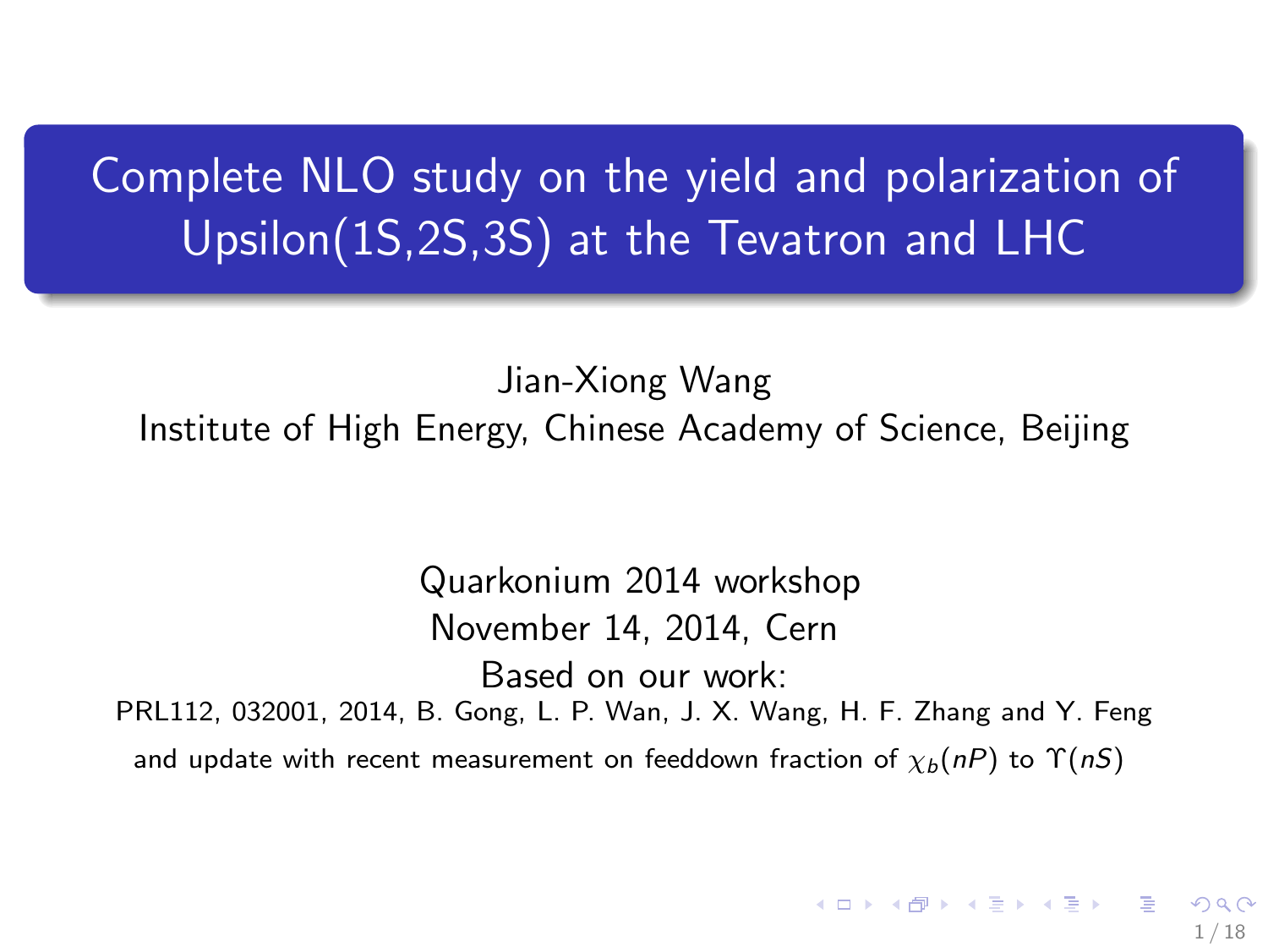



<span id="page-1-0"></span>2 / 18

K □ K K @ K K W B K K B L B X A Q Q Q

### 3  $\Upsilon(15, 25, 35)$  polarization at the Tevatron and LHC

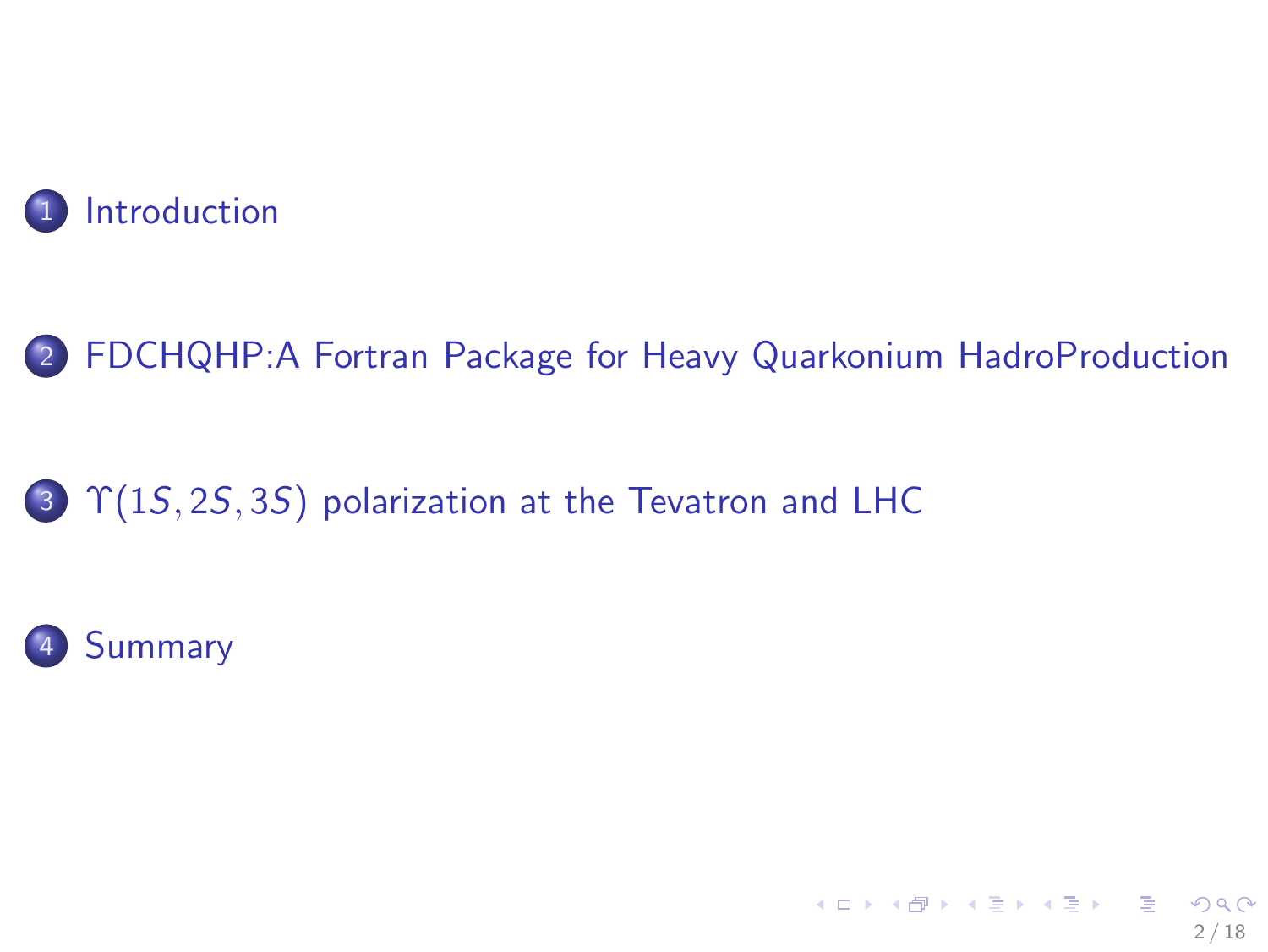# Introduction

- Perturbative and non-perturbative QCD, hadronization, factorization
- **Color-singlet and Color-octet mechanism was proposed based on NRQCD** since b and c-quark is heavy.
- Clear signal to detect  $J/\psi$ .
- heavy quarkonium production is a good place to testify these theoretical  $\bullet$ framework.
- $\bullet$  J/ $\psi$  photoproduction at HERA
- $\bullet$  J/ $\psi$  production at the B factories
- $\bullet$  J/ $\psi$  production and polarization at the Tevatron
- $\bullet$  J/ $\psi$  production at the LHC
- LO theoretical predication were given before more than 15 years
- NLO theoretical predications were given within last 5 years.
- $\bullet$  It seems that the QCD NLO calculations can adequately describe the experimental data.
- <span id="page-2-0"></span>But there are still many difficulties.  $\bullet$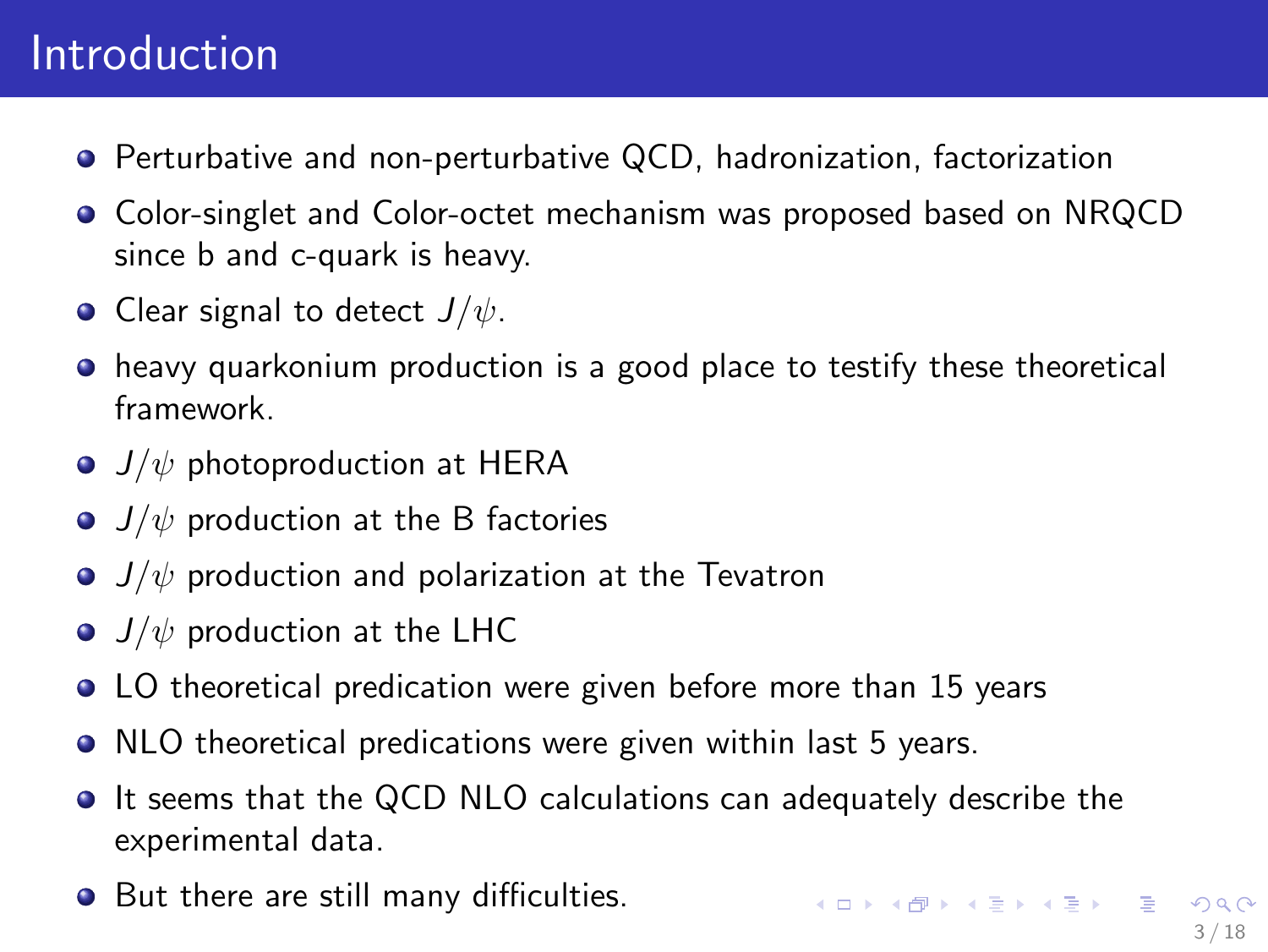#### Situation on  $J/\psi$  hadroproduction and polarization

- o color-singlet at QCD NLO: PRL98,252002 (2007), J. Campbell, F. Maltoni F. Tramontano PRL100,232001 (2008), B. Gong and J. X. Wang
- NRQCD at QCD NLO: PLB 673:197,2009, B. Gong X. Q. Li and J. X. Wang PRL 106, 042002,2011, Y.-Q. Ma, K. Wang, K.-T. Chao PRL 106, 022003,2011, M. Butenschoen, B. A. Kniehl PRL 108, 248004,2012,K.-T.Chao,Y.-Q.Ma,H.-S.Shao,K.Wang,Y.-J.Zhang PRL 108, 172002,2012, M. Butenschoen, B. A. Kniehl PRL 110, 042002,2013, B. Gong, L.-P. Wan, J. X. Wang and H. F. Zhang PRL 113, 022001 (2014) G. T. Bodwin, H. S. Chung, U. R. Kim and J. Lee,
- Relativistic Correction in NRQCD PRD 86, 094017 (2012) G. Z. Xu, Y. J. Li, K. Y. Liu and Y. J. Zhang
- **O** New factorization scheme PRL 108, 102002 (2012), Z. B. Kang, J. W. Qiu and G. Sterman PRL 113, 142002 (2014), Y. Q. Ma, J. W. Qiu, G. Sterman and H. Zhang
- $\bullet$  Many new measurements on  $p_t$  distribution of yield and polarization by CMS, Atalas, LHCb and Alice. K ロ ▶ K @ ▶ K 할 ▶ K 할 ▶ . 할 → 9 Q @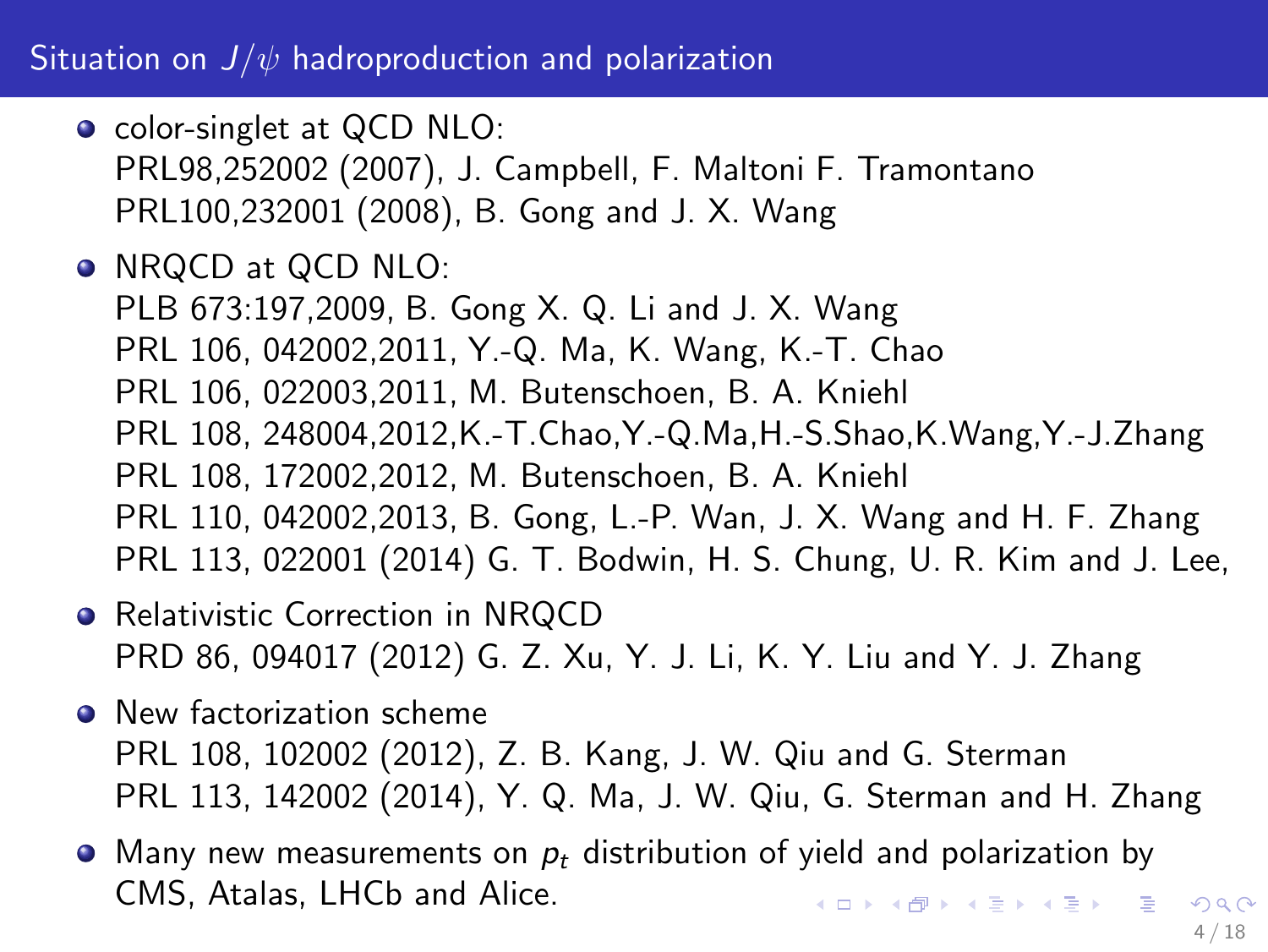

<span id="page-4-0"></span>Figure:  $p_t$  distribution of prompt  $J/\psi$  and  $\psi'$  hadroproduction. The CDF and LHCb data are taken in the fitting. PRL110, 042002, 2013, ArXiv:1205.6682, Bin Gong, Lu-Ping Wan, Jian-Xiong Wang and Hong-Fei Zhang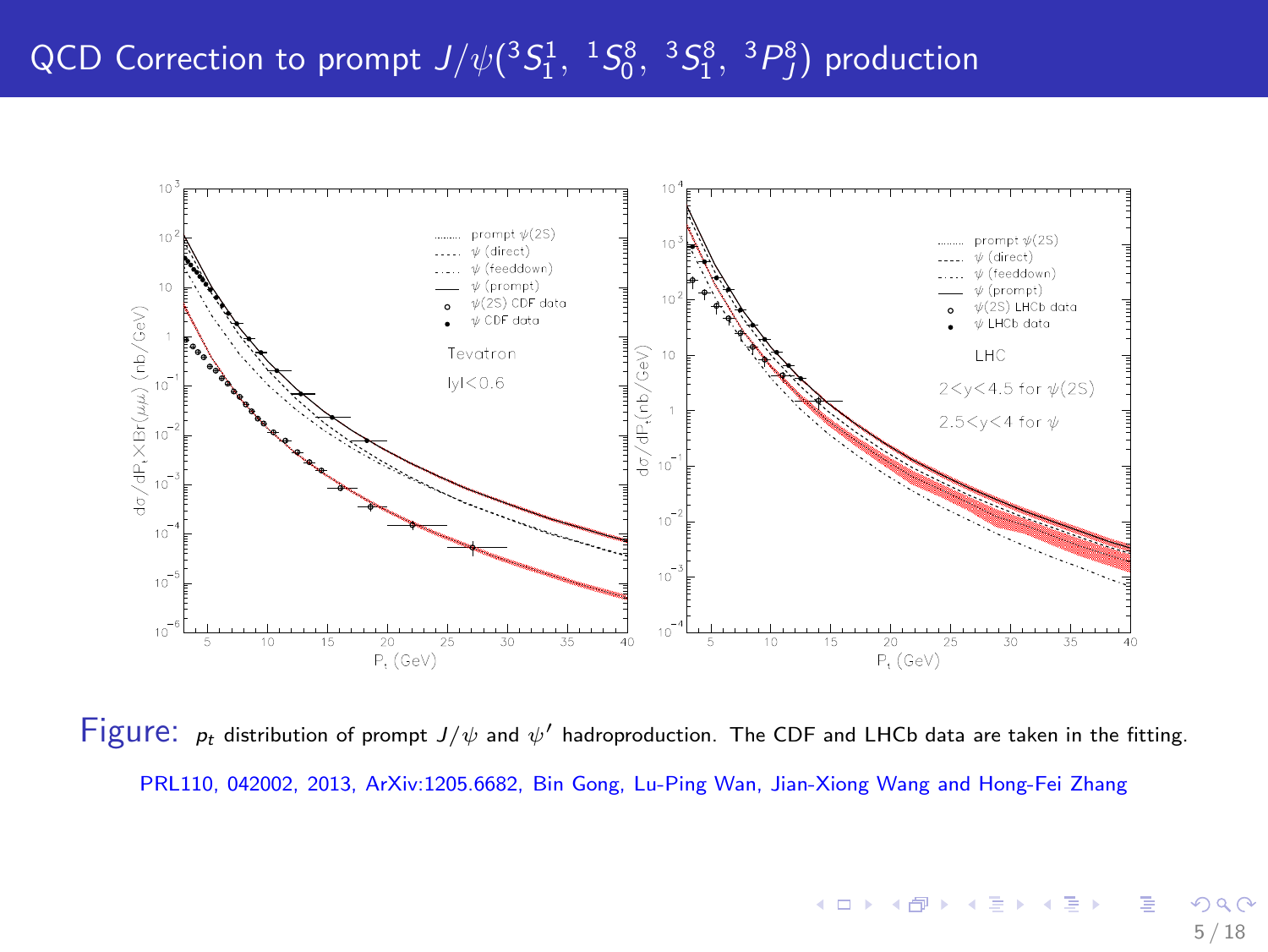# QCD Correction to  $\psi'({}^3S_1^1, {}^1S_0^8, {}^3S_1^8, {}^3P_J^8)$  polarization



Figure: Polarization parameter  $\lambda$  of  $J/\psi'$  in helicity(left) and CS(right) frames.

PRL110, 042002, 2013, ArXiv:1205.6682, Bin Gong, Lu-Ping Wan, Jia[n-Xi](#page-4-0)o[ng](#page-6-0) [W](#page-4-0)[ang](#page-5-0) [an](#page-6-0)[d](#page-1-0) [H](#page-2-0)[on](#page-8-0)[g-](#page-9-0)[Fe](#page-1-0)[i](#page-2-0) [Zh](#page-8-0)[a](#page-9-0)[ng](#page-0-0)

<span id="page-5-0"></span> $2Q$ 6 / 18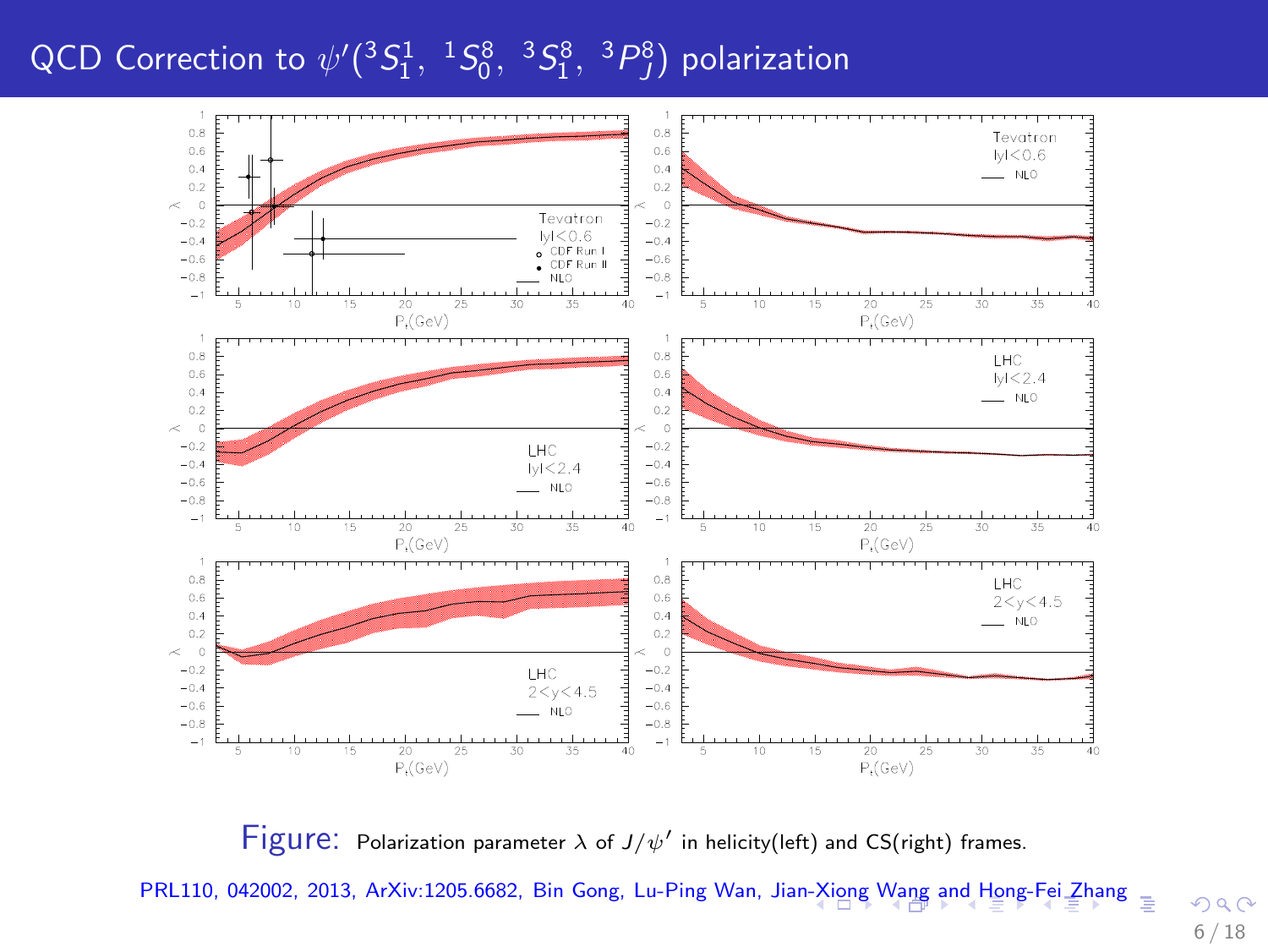## QCD Correction to  $\chi_{cJ}(^3P^1_J,\ ^3S^8_1) \rightarrow J/\psi$  polarization



Figure: Polarization parameter  $\lambda$  of  $J/\psi$  in helicity(left) and CS(right) frames.

PRL1100420022013), ArXiv:1205.6682, Bin Gong, Lu-Ping Wan, Jian-[Xio](#page-5-0)n[g W](#page-7-0)[a](#page-5-0)[ng a](#page-6-0)[nd](#page-7-0) [H](#page-1-0)[o](#page-2-0)[ng](#page-8-0)[-F](#page-9-0)[ei](#page-1-0) [Z](#page-2-0)[h](#page-8-0)[an](#page-9-0)[g](#page-0-0)

<span id="page-6-0"></span> $299$ 7 / 18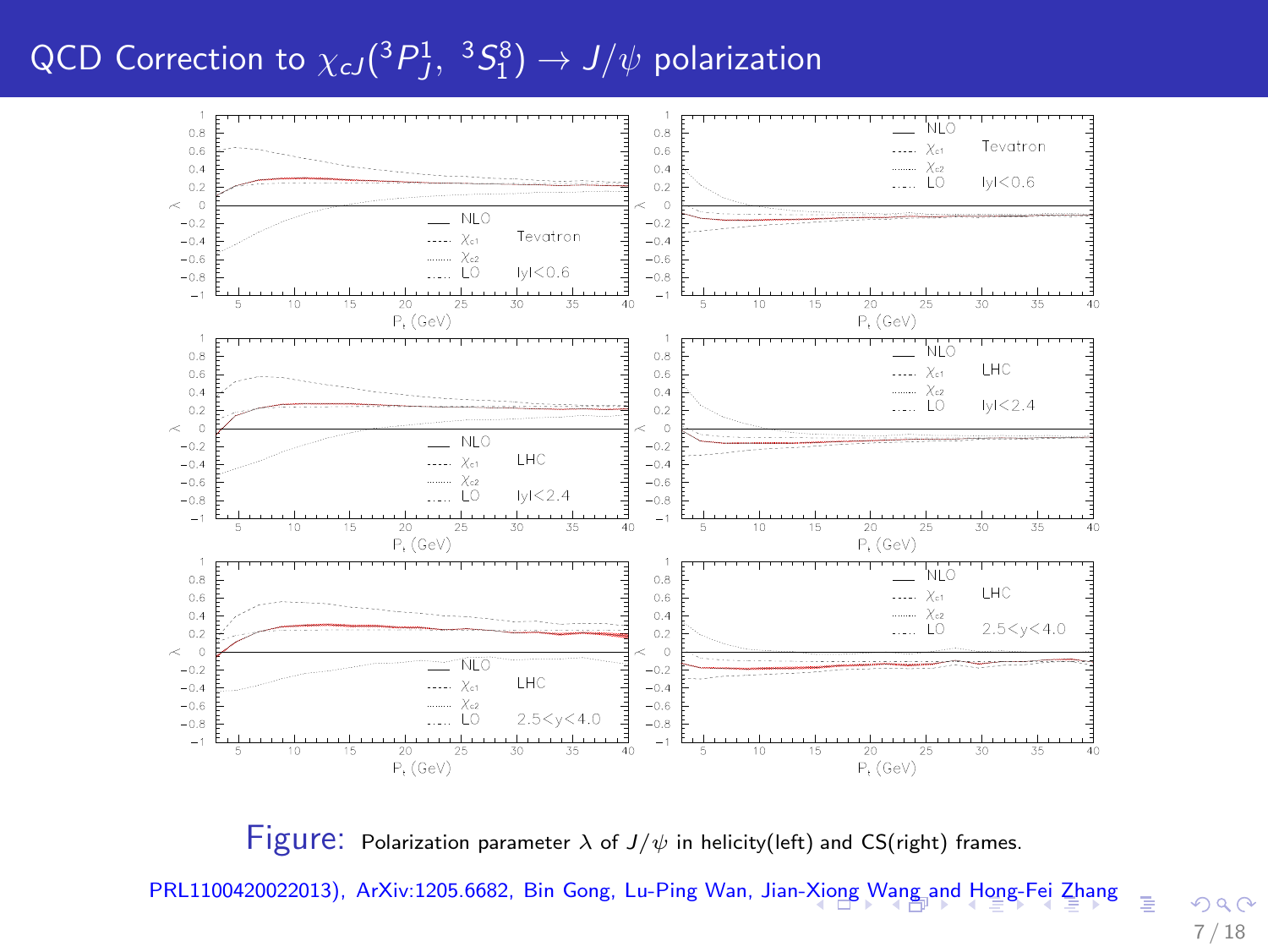### QCD Correction to prompt  $J/\psi({}^3S_1^1,{}^1S_0^8,{}^3S_1^8,{}^3P_J^8)$  polarization



Figure: Polarization parameter  $\lambda$  of prompt  $J/\psi$  hadroproduction in helicity(left) and CS(right) frames. PRL110, 042002, 2013, ArXiv:1205.6682, Bin Gong, Lu-Ping Wan, Jia[n-Xi](#page-6-0)o[ng](#page-8-0) [W](#page-6-0)[ang](#page-7-0) [an](#page-8-0)[d](#page-1-0) [H](#page-2-0)[on](#page-8-0)[g-](#page-9-0)[Fe](#page-1-0)[i](#page-2-0) [Zh](#page-8-0)[a](#page-9-0)[ng](#page-0-0) =

<span id="page-7-0"></span> $299$ 8 / 18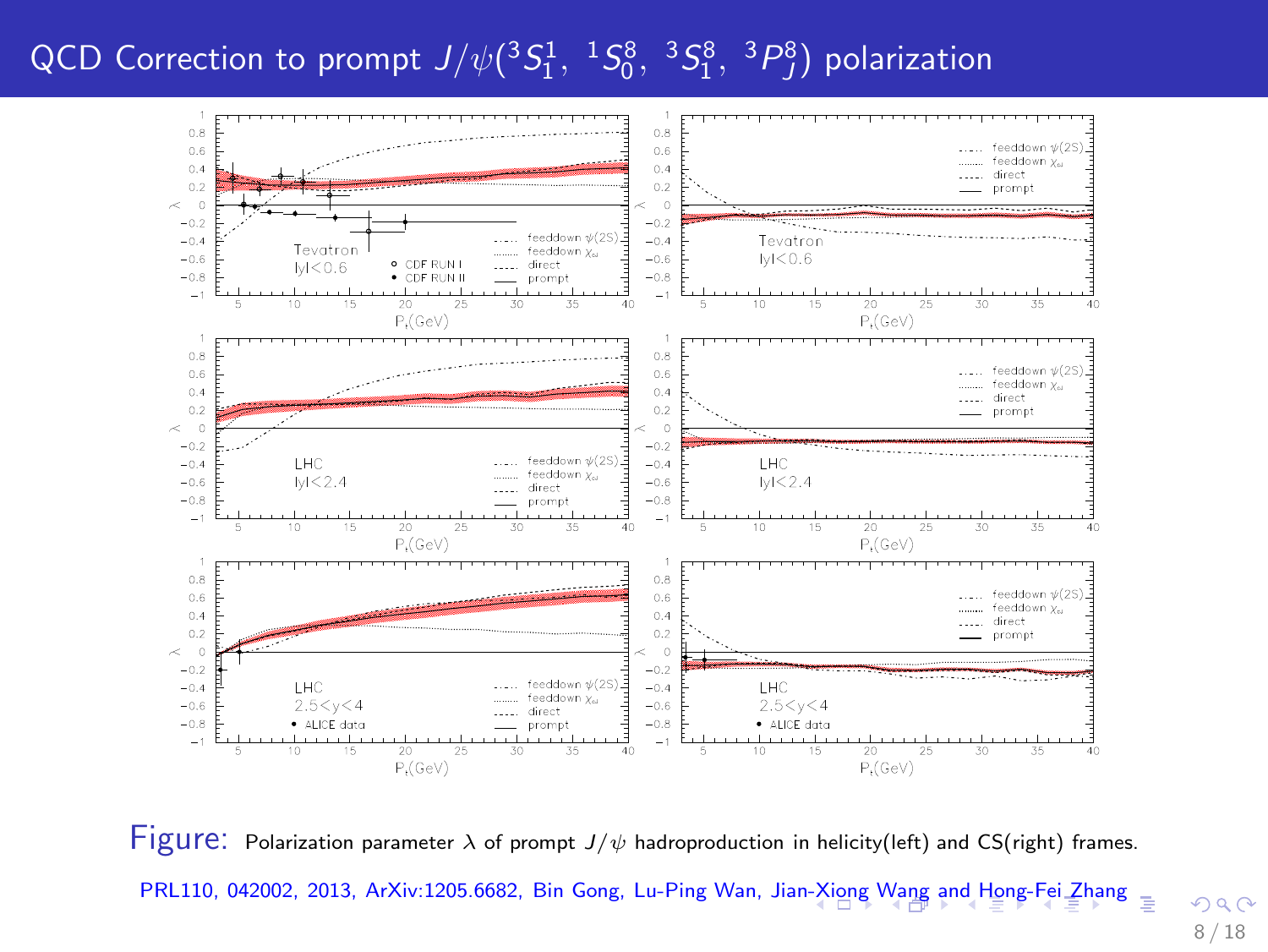- The polarization puzzle is still not cleared solved. .... universality of NRQCD long-distance matrix elements Fix-order result is not good at small and large  $p_t$  region unphysics solution in large  $\rho_t$ , small  $\rho_t$ , for transverse or longitude polarization NRQCD factorization scale dependent problem. relativstic corrections freedom in fit,
- <span id="page-8-0"></span>• measurement on the  $J/\psi + \gamma$  hadroproductioin can fix the freedom, talk by R. Li, this afternoon.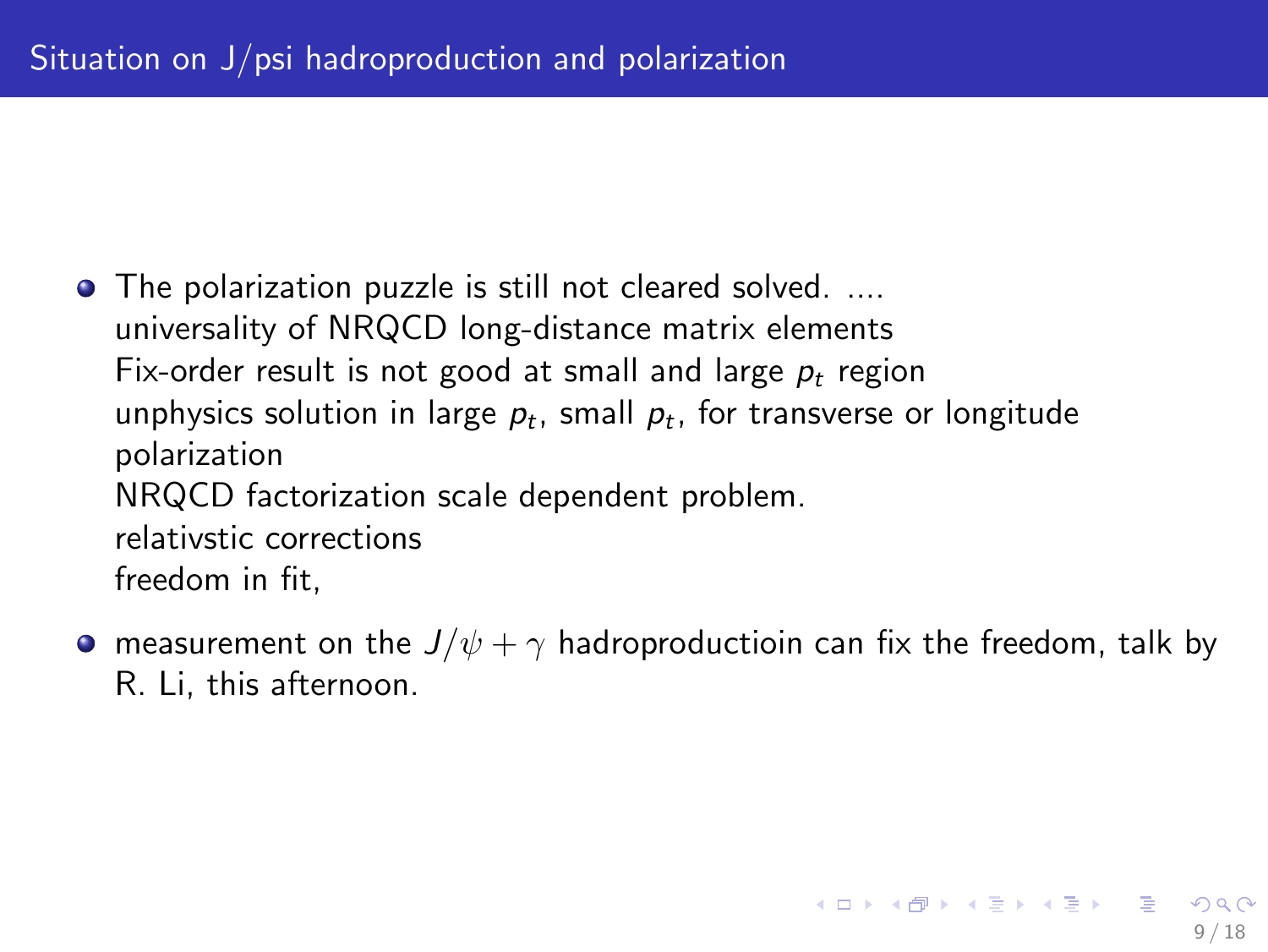## FDCHQHP:A Fortran Package generated by using FDC package

Based on NRQCD factorization scheme, the cross section of h hadroproduction is

$$
\sigma[pp \to hx] = \sum \int dx_1 dx_2 G_p^i G_p^j \hat{\sigma}[ij \to (Q\bar{Q})_n x] \langle \mathcal{O}_n^h \rangle, \tag{1}
$$

where p is either a proton or antiproton, the indices i, j run over all the partonic species and n represents the  $Q\bar{Q}$  intermediate states  $(\hat{3}_11, \hat{3}_18, \hat{5}_18, \hat{7}_18)$  for s-wave heavy quarkonium state, or  $(\hat{7}_11, \hat{3}_18)$  for p-wave heavy quarkonium state. The short-distance contribution  $\hat{\sigma}$  can be perturbatively calculated and the long-distance matrix elements (LDMEs)  $\langle \mathcal{O}_n^h \rangle$  represent the nonperturbative QCD effects.

For FDCHQHP, In order to calculate the short-distance coefficient, two spin projection operators

$$
\Pi_0(P, \rho) = \frac{1}{2\sqrt{2E(E+m)}} \left( \frac{1}{2} \rho + m + \rho \right) \frac{P + 2E}{4E} \gamma_5 \left( \frac{1}{2} \rho - m - \rho \right),
$$
  

$$
\Pi_1(P, \rho, \epsilon) = \frac{-1}{2\sqrt{2E(E+m)}} \left( \frac{1}{2} \rho + m + \rho \right) \frac{P + 2E}{4E} \measuredangle \left( \frac{1}{2} \rho - m - \rho \right),
$$
 (2)

are implemented in for spin singlet and triplet intermediate states, where  $m$  is the mass of heavy quark,  $P$  is the momentum of quarkonium,  $p=(p_Q-p_{\bar{Q}})/2$  is the "relative momentum" between heavy quark pair, and  $E\equiv\sqrt{m^2-p^2}$  can be regarded as half of the "mass" of quarkonium.

the heavy quarkonium polarization parameters  $\lambda_{\theta}$ ,  $\lambda_{\theta\phi}$ ,  $\lambda_{\phi}$  is defined as

$$
\lambda_{\theta}=\frac{\mathrm{d}\sigma_{11}-\mathrm{d}\sigma_{00}}{\mathrm{d}\sigma_{11}+\mathrm{d}\sigma_{00}}, \lambda_{\theta\phi}=\frac{\sqrt{2}\mathrm{Red}\sigma_{10}}{\mathrm{d}\sigma_{11}+\mathrm{d}\sigma_{00}}, \lambda_{\phi}=\frac{2\mathrm{d}\sigma_{1,-1}}{\mathrm{d}\sigma_{11}+\mathrm{d}\sigma_{00}},
$$

where  $d\sigma_{S_ZS_Z'}$  is the spin density matrix of heavy quarkonium hadroproduction.

<span id="page-9-0"></span>(ロ) (<mark>라</mark>) (경) (경) (경) (경) 990 10 / 18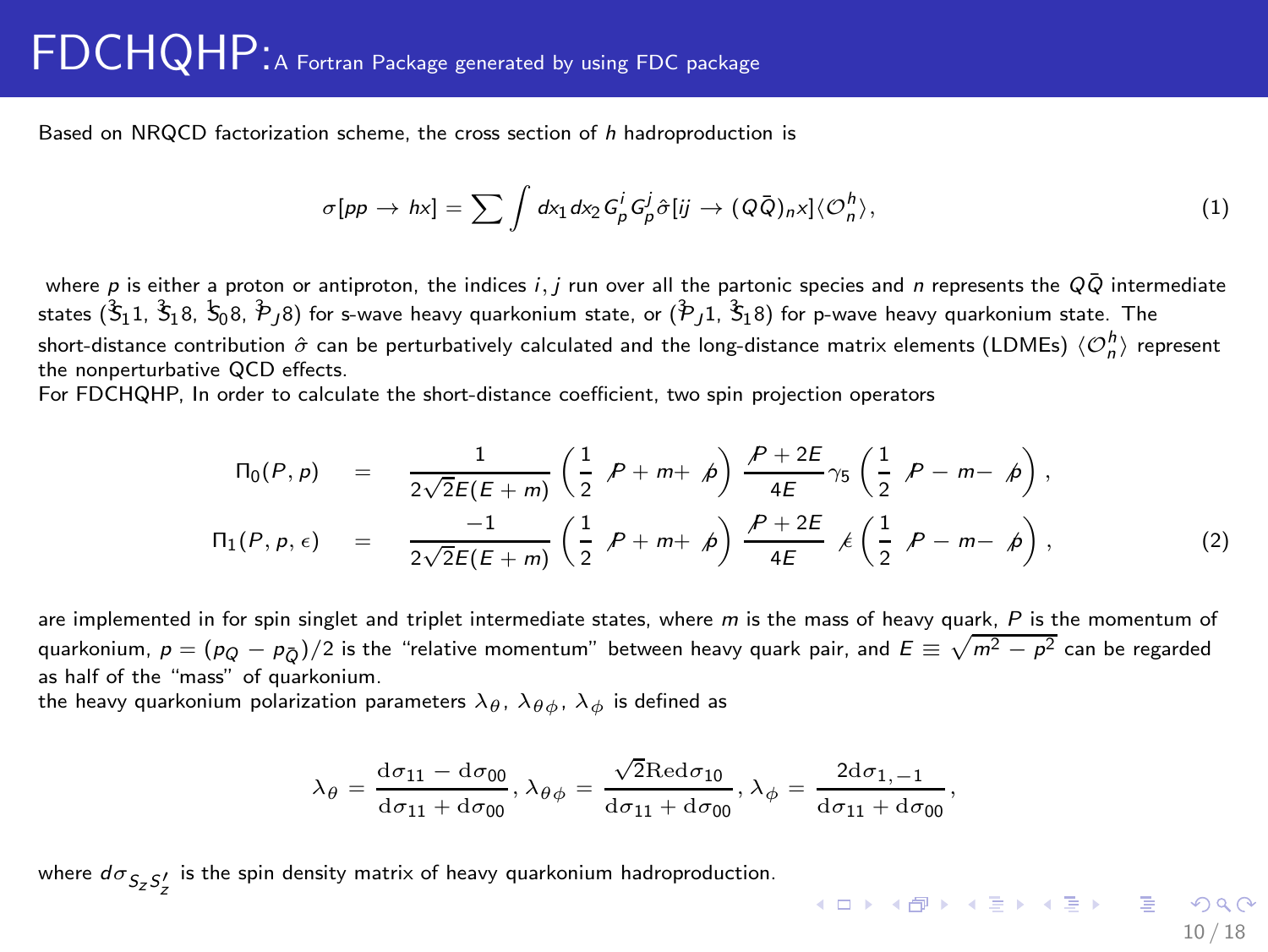This package includes

- **6** 6 channels
- 76 sub-processes
- **almost 2 millions lines Fortran codes in total.**

It can be run in paralleled mode with more than hundren thousands cpu with high efficiency.

| <b>STATES</b>                                 | LO sub-process                                            | number of        | NLO sub-process                                                       | number of        |
|-----------------------------------------------|-----------------------------------------------------------|------------------|-----------------------------------------------------------------------|------------------|
|                                               |                                                           | Feynman diagrams |                                                                       | Feynman diagrams |
| $35^{(1)}$                                    | $g+g \rightarrow (Q\overline{Q})_n+g$                     | 6                | $g + g \rightarrow (Q\bar{Q})_n + g$ (one-loop)                       | 128              |
|                                               |                                                           |                  | $g+g \rightarrow (QQ)n + g + g$                                       | 60               |
|                                               |                                                           |                  | $g+g \rightarrow (QQ)_n + Q + Q$                                      | 42               |
|                                               |                                                           |                  | $g+g \rightarrow (QQ)n + q + \overline{q}$                            | 6                |
|                                               |                                                           |                  | $g + q(\overline{q}) \rightarrow (QQ)_n + g + q(\overline{q})$        | 6                |
| ${}^{1}S_{0}^{(8)}$ (also ${}^{3}P_{I}^{8}$ ) | $g+g \rightarrow (Q\overline{Q})_n+g$                     | (12, 16, 12)     | $g + g \rightarrow (Q\overline{Q})_n + g$ (one-loop)                  | (369, 644, 390)  |
| or                                            | $g + q(\overline{q}) \rightarrow (QQ)n + q(\overline{q})$ | (2,5,2)          | $g + q(\overline{q}) \rightarrow (QQ)_n + q(\overline{q})$ (one-loop) | (61, 156, 65)    |
| $3S_1^{(8)}$                                  | $q + \overline{q} \rightarrow (Q\overline{Q})_n + g$      | (2,5,2)          | $q + \bar{q} \rightarrow (Q\bar{Q})_n + g$ (one-loop)                 | (61, 156, 65)    |
| or                                            |                                                           |                  | $g+g \rightarrow (QQ)n + g + g$                                       | (98, 123, 98)    |
| ${}^{3}P_{1}^{1}$                             |                                                           |                  | $g+g \rightarrow (Q\bar{Q})_n + q + \bar{q}$                          | (20.36.20)       |
|                                               |                                                           |                  | $g + q(\overline{q}) \rightarrow (QQ)_n + g + q(\overline{q})$        | (20, 36, 20)     |
|                                               |                                                           |                  | $q + \overline{q} \rightarrow (QQ)_n + g + g$                         | (20, 36, 20)     |
|                                               |                                                           |                  | $q + \overline{q} \rightarrow (QQ)_p + q + \overline{q}$              | (4, 14, 4)       |
|                                               |                                                           |                  | $q + \overline{q} \rightarrow (QQ)n + q' + q'$                        | (2,7,2)          |
|                                               |                                                           |                  | $q+q \rightarrow (QQ)n + q + q$                                       | (4, 14, 4)       |
|                                               |                                                           |                  | $q + q' \rightarrow (QQ)n + q + q'$                                   | (2,7,2)          |

 $Table:$  The sub-processes for heavy quarkonium  $c\bar{c}$  and  $b\bar{b}$  prompt production at LO and NLO.

Comput.Phys.Commun. 18?:,2014, arXiv:1405.2143 by Lu-Ping [Wan](#page-9-0), Jian-Xiong Wang > < (코 > < 로 > < 로 >  $QQ$ 

<span id="page-10-0"></span>11 / 18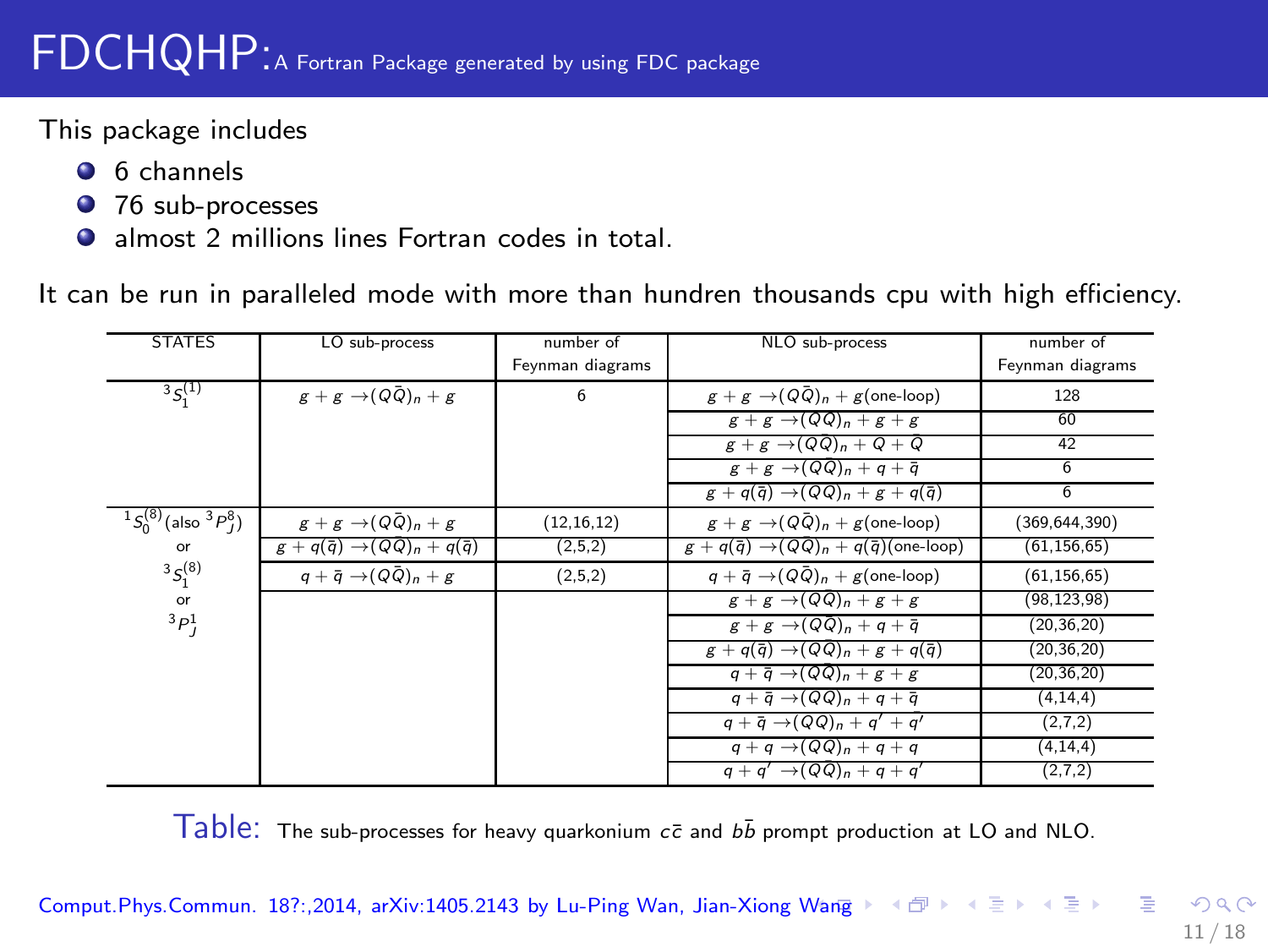- $\bullet$  recent measurement by the CMS collaboration at the LHC
- $m_b \sim 3m_c$  measns the perturbative QCD expansion in bottomium case is better than charmonium case.
- For heavy quark Q velocity  $v_Q$  at quarkonium rest frame,  $v_b^2 \sim 0.1$  and  $v_c^2 \sim 0.3$ , it measns that nonrelativistic expansion in bottomium case is better than charmonium case.
- **•** logarithm term  $ln(m_Q/p_t)$  plays important role later, i.e.  $p_t = 30$  GeV for  $J/\psi \sim p_t = 3x30$  GeV for  $\Upsilon$ .
- Can we expect better desciption of experimental measurement on Υ(1S, 2S, 3S) by NLO NRQCD calculation?
- <span id="page-11-0"></span>Much more numerical calculation and more long-distance matrix parameters needed to be fixed from fit.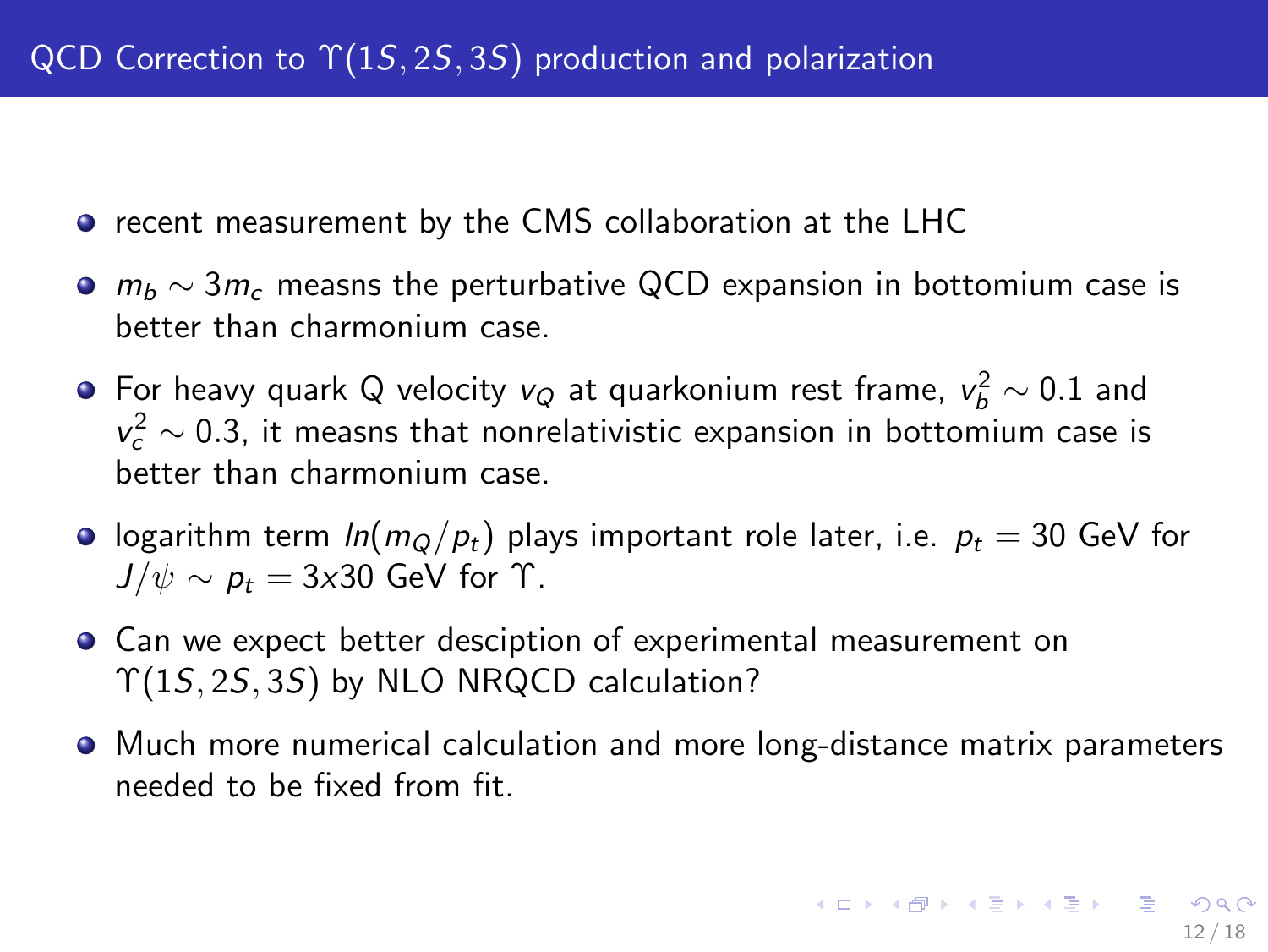#### QCD Correction to  $\Upsilon(1S, 2S, 3S)$  production

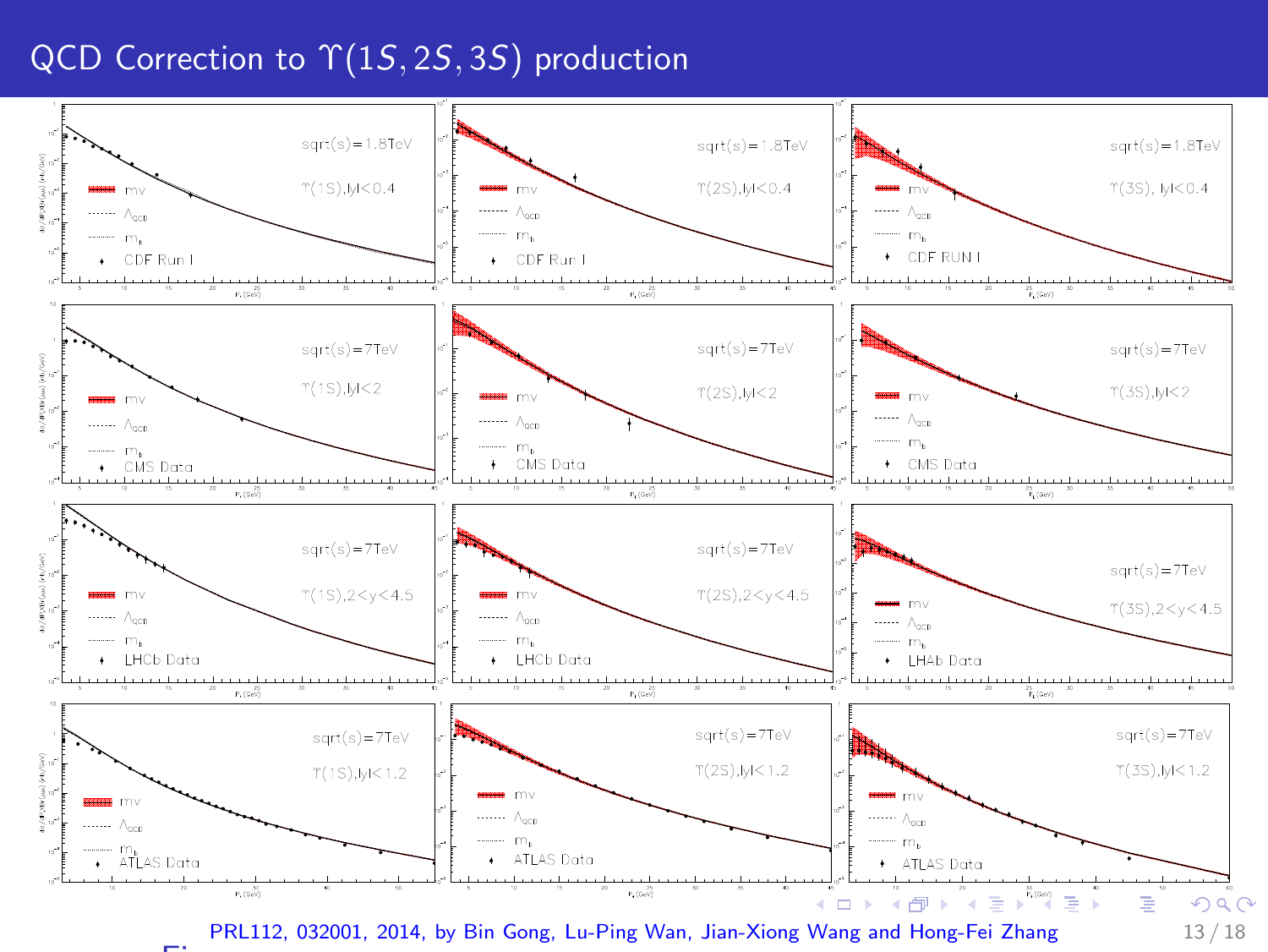

Figure: Polarization parameter  $\lambda$  of prompt  $\Upsilon(1S, 2S, 3S)$  hadroproduction in helicity frame PRL112, 032001, 2014, arXiv:1305.0748, by Bin Gong, Lu-Ping Wan, Jian-Xiong Wang and Hong-Fei Zhang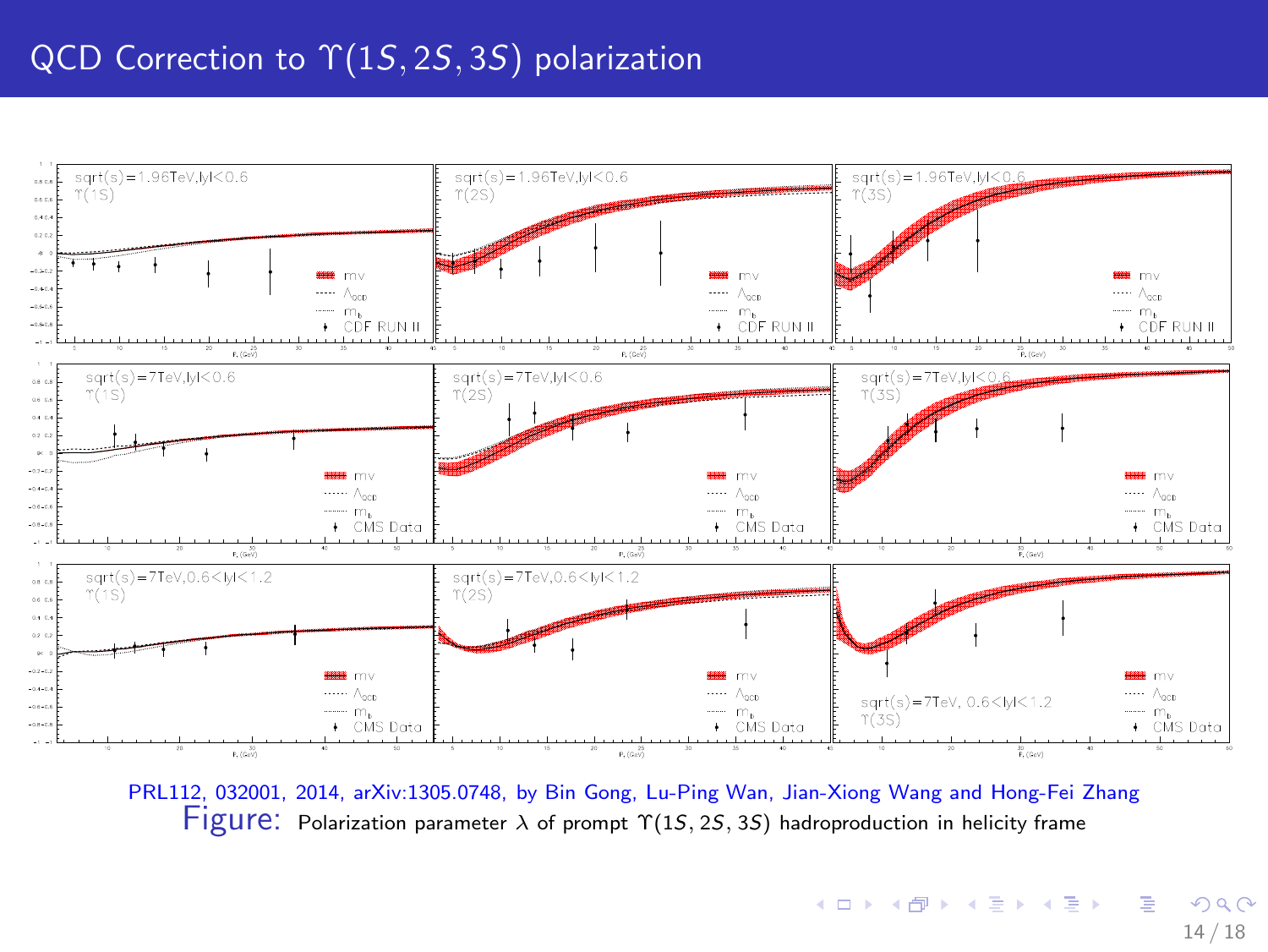- The ratio of differential cross sections of  $\chi_{b2}(1P)$  to  $\chi_{b1}(1P)$ V. Khachatryan et al. (CMS Collaboration), arXiv:1409.5761 [hep-ex].
- The fractions of  $\Upsilon(mS)$   $(m = 1, 2, 3)$  production from  $\chi_b(n)$  (n = 1, 2, 3) feeddown contributions Aaij et al. (LHCb) Collaboration), arXiv:1407.7734 [hep-ex].
- Updated fit has been presented by Hao Han, Yan-Qing Ma, Ce Meng, Hua-Sheng Shao, Yu-Jie Zhang, Kuang-Ta Chao in arXiv:1410.8537

<span id="page-14-0"></span>15 / 18

K ロ ▶ K 個 ▶ K 결 ▶ K 결 ▶ - 결 - K 이익(여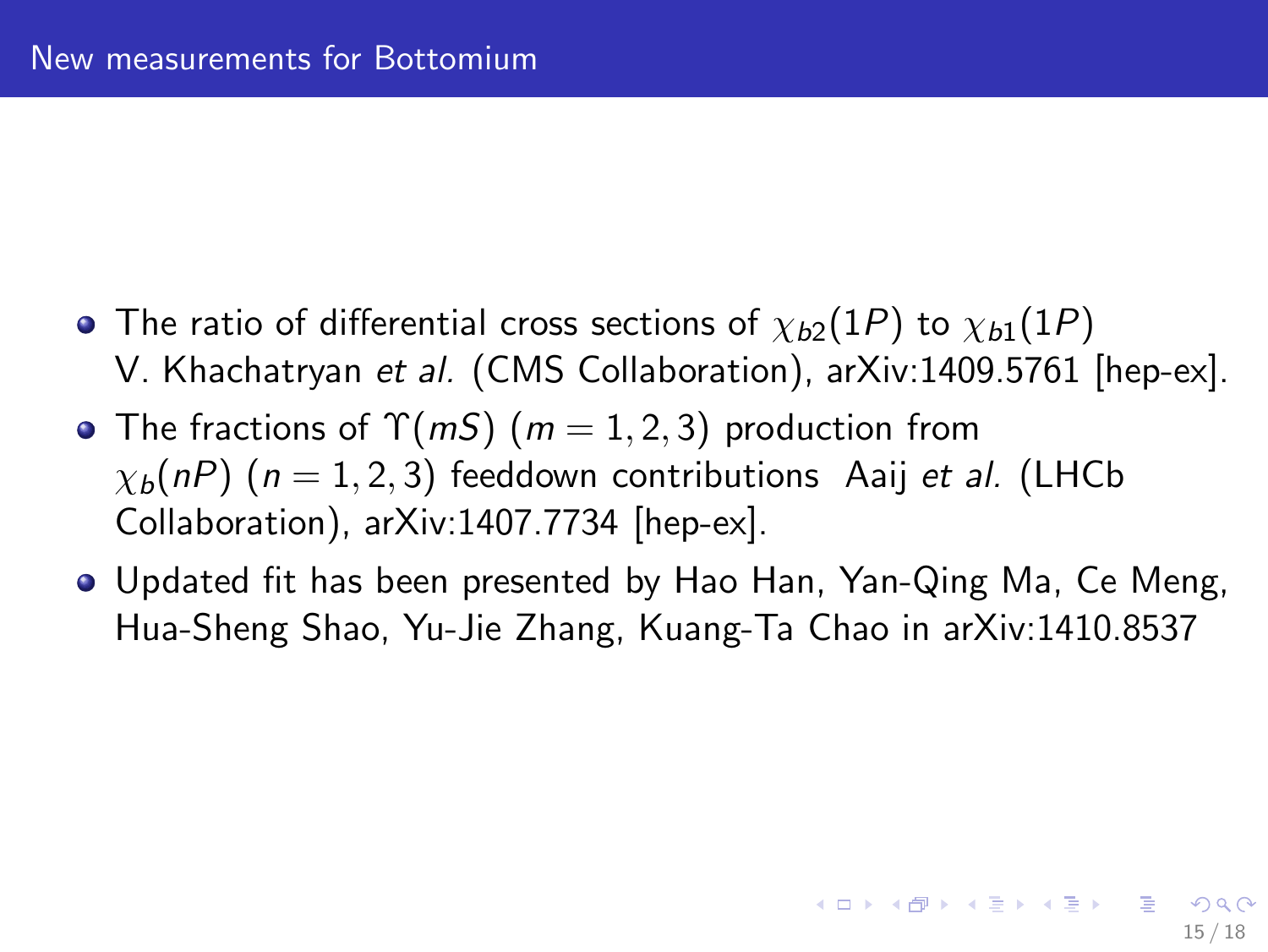#### Updated Fit on  $\Upsilon(1S, 2S, 3S)$  production and polarization



<span id="page-15-0"></span>PRL112, 032001, 2014, arXiv:1305.0748, by Bin Gong, Lu-Ping Wan, Ji[an-X](#page-14-0)i[ong](#page-16-0) [W](#page-14-0)[ang](#page-0-0) [a](#page-16-0)[nd](#page-10-0)[Ho](#page-15-0)[ng](#page-16-0)[-F](#page-10-0)[ei](#page-11-0) [Z](#page-15-0)[h](#page-16-0)ang  $298$ Figure: Polarization parameter  $\lambda$  of prompt  $\Upsilon(1S, 2S, 3S)$  hadroproduction in helicity frame 16 / 18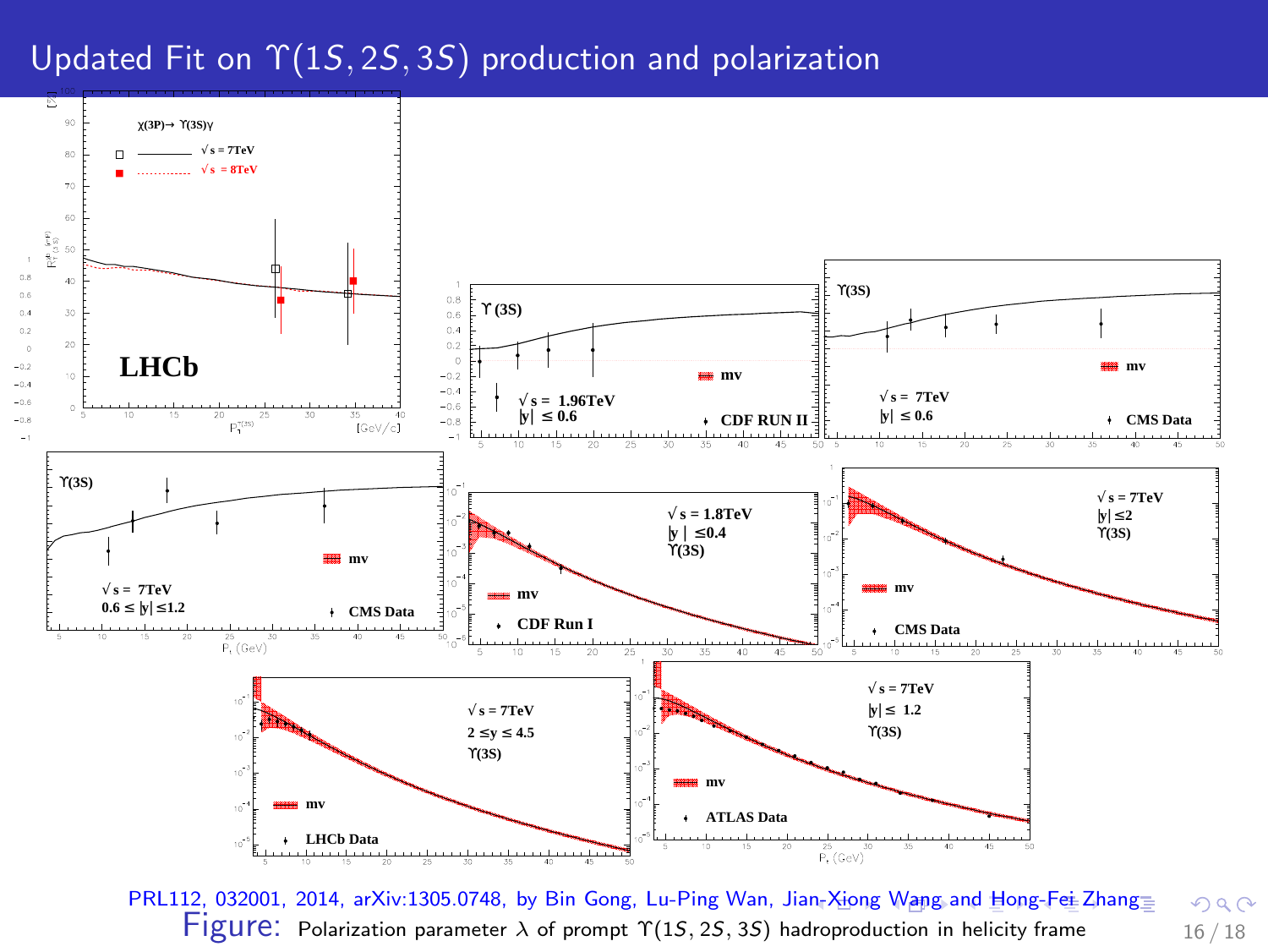# Summary

- **•** The prediction on the polarization of prompt  $J/\psi$  hadroproduction is archived at QCD NLO, but polarization puzzle is still unclear.
- The study on  $J/\psi + \gamma$  production at the LHC show that there are still problem in the previous fits to explain  $J/\psi$  production. The experimental measurements on it are needed to clarify the situation.
- For Υ, our results can explain the measurements on the transverse momentum distribution of producation rate very well, and for the polarizations of  $\Upsilon(15, 25, 35)$ , they are in (good, good, bad) agreement with recent CMS measurement, but still have some distance from the CDF measurement.
- **•** recent LHCb measurement on feeddown fraction of  $\chi_b(nP)$  to  $\Upsilon(nS)$  show that the predications is too large, but this problem can be solved by an updated fit.
- <span id="page-16-0"></span> $\bullet$  By considering the  $\chi_b(3P)$  feeddown, which is measured by LHCb, the CMS measurement on  $\Upsilon(3S)$  polarization can be explained by QCD NLO calculation in NRQCD.